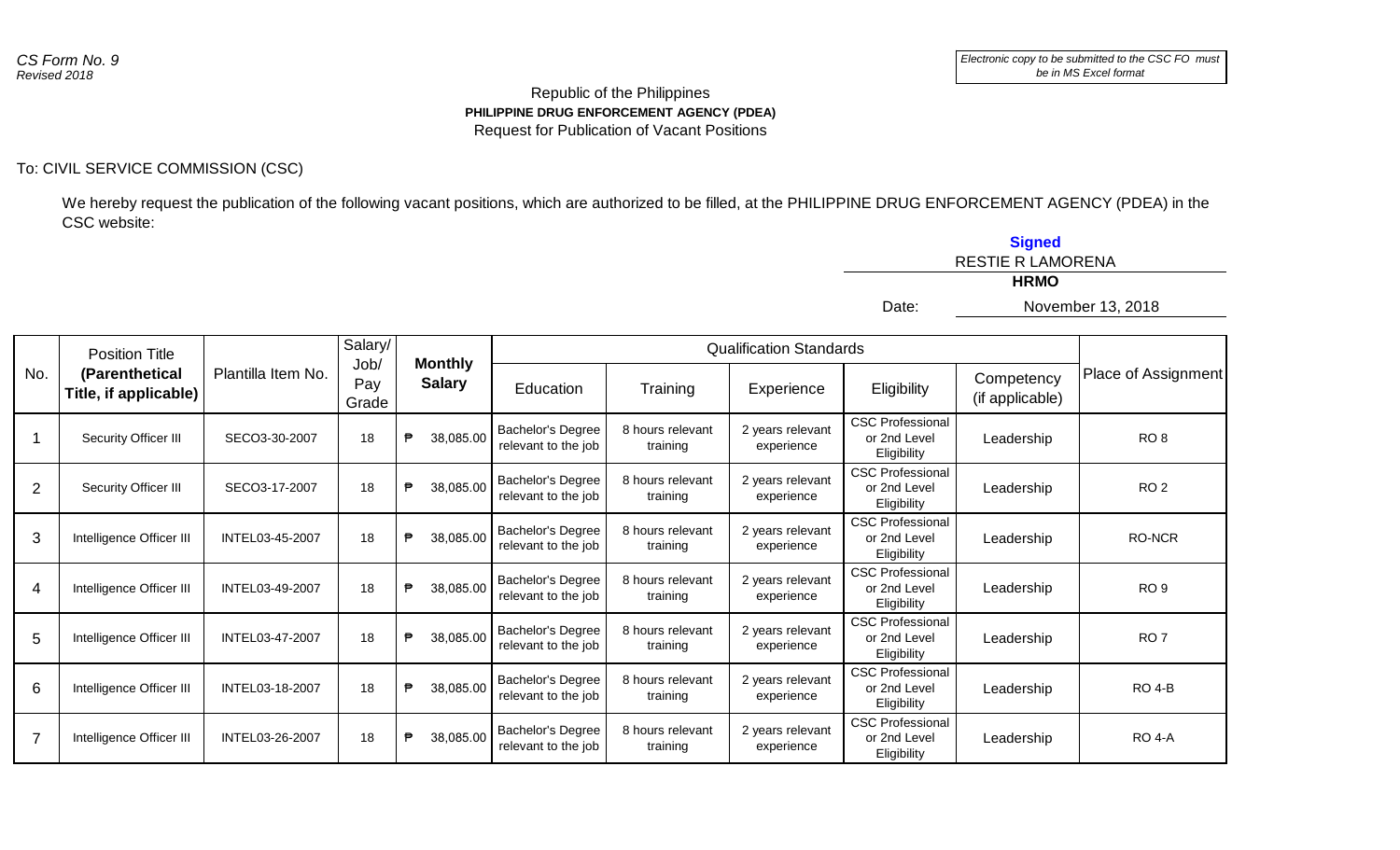| 8  | Intelligence Officer III     | INTEL03-27-2007 | 18 | ₱ | 38,085.00 | <b>Bachelor's Degree</b><br>relevant to the job | 8 hours relevant<br>training | 2 years relevant<br>experience | <b>CSC Professional</b><br>or 2nd Level<br>Eligibility | Leadership | <b>RO 4-A</b>   |
|----|------------------------------|-----------------|----|---|-----------|-------------------------------------------------|------------------------------|--------------------------------|--------------------------------------------------------|------------|-----------------|
| 9  | Intelligence Officer III     | INTEL03-20-2007 | 18 | ₱ | 38,085.00 | <b>Bachelor's Degree</b><br>relevant to the job | 8 hours relevant<br>training | 2 years relevant<br>experience | <b>CSC Professional</b><br>or 2nd Level<br>Eligibility | Leadership | RO <sub>3</sub> |
| 10 | Intelligence Officer III     | INTEL03-11-2007 | 18 | ₱ | 38.085.00 | <b>Bachelor's Degree</b><br>relevant to the job | 8 hours relevant<br>training | 2 years relevant<br>experience | <b>CSC Professional</b><br>or 2nd Level<br>Eligibility | Leadership | RO <sub>2</sub> |
| 11 | Intelligence Officer III     | INTEL03-39-2007 | 18 | ₱ | 38,085.00 | <b>Bachelor's Degree</b><br>relevant to the job | 8 hours relevant<br>training | 2 years relevant<br>experience | <b>CSC Professional</b><br>or 2nd Level<br>Eligibility | Leadership | <b>RO 13</b>    |
| 12 | Intelligence Officer III     | INTEL03-38-2007 | 18 | ₱ | 38,085.00 | Bachelor's Degree<br>relevant to the job        | 8 hours relevant<br>training | 2 years relevant<br>experience | <b>CSC Professional</b><br>or 2nd Level<br>Eligibility | Leadership | RO 13           |
| 13 | Intelligence Officer III     | INTEL03-12-2007 | 18 | ₱ | 38,085.00 | <b>Bachelor's Degree</b><br>relevant to the job | 8 hours relevant<br>training | 2 years relevant<br>experience | <b>CSC Professional</b><br>or 2nd Level<br>Eligibility | Leadership | RO 11           |
| 14 | Intelligence Officer III     | INTEL03-41-2007 | 18 | ₱ | 38,085.00 | <b>Bachelor's Degree</b><br>relevant to the job | 8 hours relevant<br>training | 2 years relevant<br>experience | <b>CSC Professional</b><br>or 2nd Level<br>Eligibility | Leadership | <b>RO 10</b>    |
| 15 | Intelligence Officer III     | INTEL03-43-2007 | 18 | ₱ | 38.085.00 | <b>Bachelor's Degree</b><br>relevant to the job | 8 hours relevant<br>training | 2 years relevant<br>experience | <b>CSC Professional</b><br>or 2nd Level<br>Eligibility | Leadership | RO <sub>1</sub> |
| 16 | Intelligence Officer III     | INTEL03-42-2007 | 18 | ₱ | 38,085.00 | <b>Bachelor's Degree</b><br>relevant to the job | 8 hours relevant<br>training | 2 years relevant<br>experience | <b>CSC Professional</b><br>or 2nd Level<br>Eligibility | Leadership | RO <sub>1</sub> |
| 17 | Intelligence Officer III     | INTEL03-35-2007 | 18 | ₱ | 38,085.00 | <b>Bachelor's Degree</b><br>relevant to the job | 8 hours relevant<br>training | 2 years relevant<br>experience | <b>CSC Professional</b><br>or 2nd Level<br>Eligibility | Leadership | IIS.            |
| 18 | Intelligence Officer III     | INTEL03-16-2007 | 18 | ₱ | 38,085.00 | <b>Bachelor's Degree</b><br>relevant to the job | 8 hours relevant<br>training | 2 years relevant<br>experience | <b>CSC Professional</b><br>or 2nd Level<br>Eligibility | Leadership | <b>ARMM</b>     |
| 19 | <b>Investigation Agent I</b> | INVA1-66-2007   | 18 | ₱ | 38.085.00 | <b>Bachelor's Degree</b><br>relevant to the job | 8 hours relevant<br>training | 2 years relevant<br>experience | <b>CSC Professional</b><br>or 2nd Level<br>Eligibility | Leadership | <b>RO-NCR</b>   |
| 20 | <b>Investigation Agent I</b> | INVA1-40-2007   | 18 | ₱ | 38,085.00 | <b>Bachelor's Degree</b><br>relevant to the job | 8 hours relevant<br>training | 2 years relevant<br>experience | <b>CSC Professional</b><br>or 2nd Level<br>Eligibility | Leadership | <b>RO 5</b>     |
| 21 | Investigation Agent I        | INVA1-36-2007   | 18 | ₱ | 38,085.00 | Bachelor's Degree<br>relevant to the job        | 8 hours relevant<br>training | 2 years relevant<br>experience | <b>CSC Professional</b><br>or 2nd Level<br>Eligibility | Leadership | <b>RO 4-B</b>   |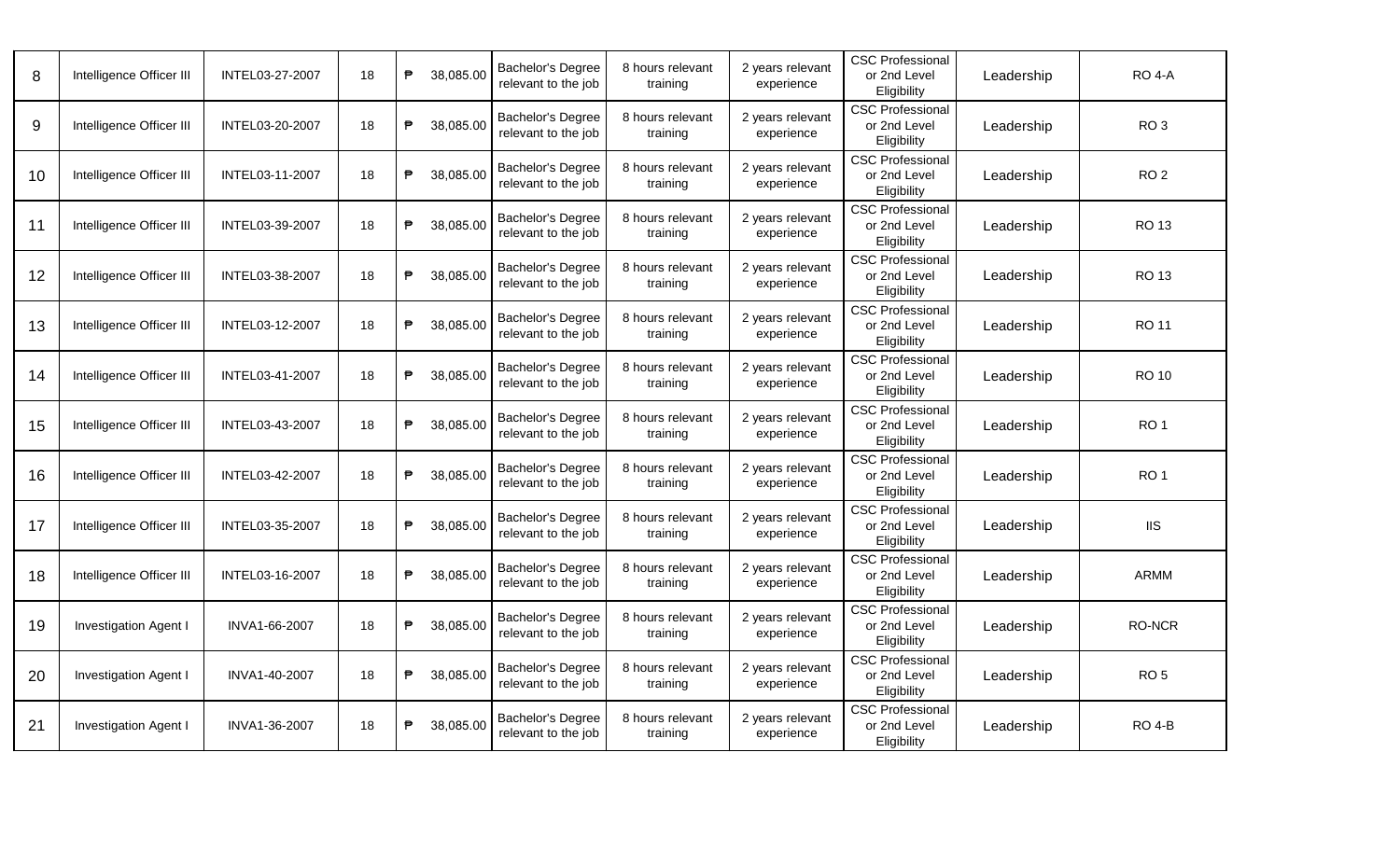| Investigation Agent I        | INVA1-47-2007   | 18 | ₱            | 38,085.00 | Bachelor's Degree<br>relevant to the job        | 8 hours relevant<br>training  | 2 years relevant<br>experience  | <b>CSC Professional</b><br>or 2nd Level<br>Eligibility | Leadership | RO <sub>3</sub> |
|------------------------------|-----------------|----|--------------|-----------|-------------------------------------------------|-------------------------------|---------------------------------|--------------------------------------------------------|------------|-----------------|
| <b>Investigation Agent I</b> | INVA1-46-2007   | 18 | ₱            | 38,085.00 | Bachelor's Degree<br>relevant to the job        | 8 hours relevant<br>training  | 2 years relevant<br>experience  | <b>CSC Professional</b><br>or 2nd Level<br>Eligibility | Leadership | RO <sub>3</sub> |
| <b>Investigation Agent I</b> | INVA1-35-2007   | 18 | ₱            | 38,085.00 | <b>Bachelor's Degree</b><br>relevant to the job | 8 hours relevant<br>training  | 2 years relevant<br>experience  | <b>CSC Professional</b><br>or 2nd Level<br>Eligibility | Leadership | RO <sub>2</sub> |
| <b>Investigation Agent I</b> | INVA1-74-2007   | 18 | $\mathsf{P}$ | 38,085.00 | Bachelor's Degree<br>relevant to the job        | 8 hours relevant<br>training  | 2 years relevant<br>experience  | <b>CSC Professional</b><br>or 2nd Level<br>Eligibility | Leadership | <b>RO 12</b>    |
| <b>Investigation Agent I</b> | INVA1-18-2007   | 18 | ₱            | 38,085.00 | <b>Bachelor's Degree</b><br>relevant to the job | 8 hours relevant<br>training  | 2 years relevant<br>experience  | <b>CSC Professional</b><br>or 2nd Level<br>Eligibility | Leadership | <b>RO 11</b>    |
| <b>Investigation Agent I</b> | INVA1-61-2007   | 18 | ₱            | 38,085.00 | <b>Bachelor's Degree</b><br>relevant to the job | 8 hours relevant<br>training  | 2 years relevant<br>experience  | <b>CSC Professional</b><br>or 2nd Level<br>Eligibility | Leadership | RO <sub>1</sub> |
| <b>Investigation Agent I</b> | INVA1-42-2007   | 18 | ₱            | 38,085.00 | Bachelor's Degree<br>relevant to the job        | 8 hours relevant<br>training  | 2 years relevant<br>experience  | <b>CSC Professional</b><br>or 2nd Level<br>Eligibility | Leadership | CAR             |
| <b>Investigation Agent I</b> | INVA1-32-2007   | 18 | ₱            | 38,085.00 | <b>Bachelor's Degree</b><br>relevant to the job | 8 hours relevant<br>training  | 2 years relevant<br>experience  | <b>CSC Professional</b><br>or 2nd Level<br>Eligibility | Leadership | <b>ARMM</b>     |
| <b>Investigation Agent I</b> | INVA1-64-2007   | 18 | ₱            | 38,085.00 | <b>Bachelor's Degree</b><br>relevant to the job | 8 hrs of relevant<br>training | 2 yrs of relevant<br>experience | <b>CSC Professional</b><br>or 2nd Level<br>Eligibility | Leadership | <b>RO-NCR</b>   |
| Security Officer III         | SECO3-29-2007   | 18 | ₱            | 38,085.00 | Bachelor's Degree<br>relevant to the job        | 8 hours relevant<br>training  | 2 years relevant<br>experience  | <b>CSC Professional</b><br>or 2nd Level<br>Eligibility | Leadership | <b>RO 12</b>    |
| Security Officer III         | SECO3-24-2007   | 18 | ₱            | 38,085.00 | Bachelor's Degree<br>relevant to the job        | 8 hours relevant<br>training  | 2 years relevant<br>experience  | <b>CSC Professional</b><br>or 2nd Level<br>Eligibility | Leadership | <b>RO 10</b>    |
| Security Officer III         | SECO3-19-2007   | 18 | ₱            | 38,085.00 | <b>Bachelor's Degree</b><br>relevant to the job | 8 hours relevant<br>training  | 2 years relevant<br>experience  | <b>CSC Professional</b><br>or 2nd Level<br>Eligibility | Leadership | CAR             |
| Intelligence Officer II      | INTEL02-53-2007 | 15 | ₱            | 29,010.00 | <b>Bachelor's Degree</b><br>relevant to the job | 4 hours relevant<br>training  | 1 year relevant<br>experience   | <b>CSC Professional</b><br>or 2nd Level<br>Eligibility |            | RO <sub>5</sub> |
| Intelligence Officer II      | INTEL02-67-2007 | 15 | ₱            | 29,010.00 | <b>Bachelor's Degree</b><br>relevant to the job | 4 hours relevant<br>training  | 1 year relevant<br>experience   | <b>CSC Professional</b><br>or 2nd Level<br>Eligibility |            | <b>RO 4-A</b>   |
|                              |                 |    |              |           |                                                 |                               |                                 |                                                        |            |                 |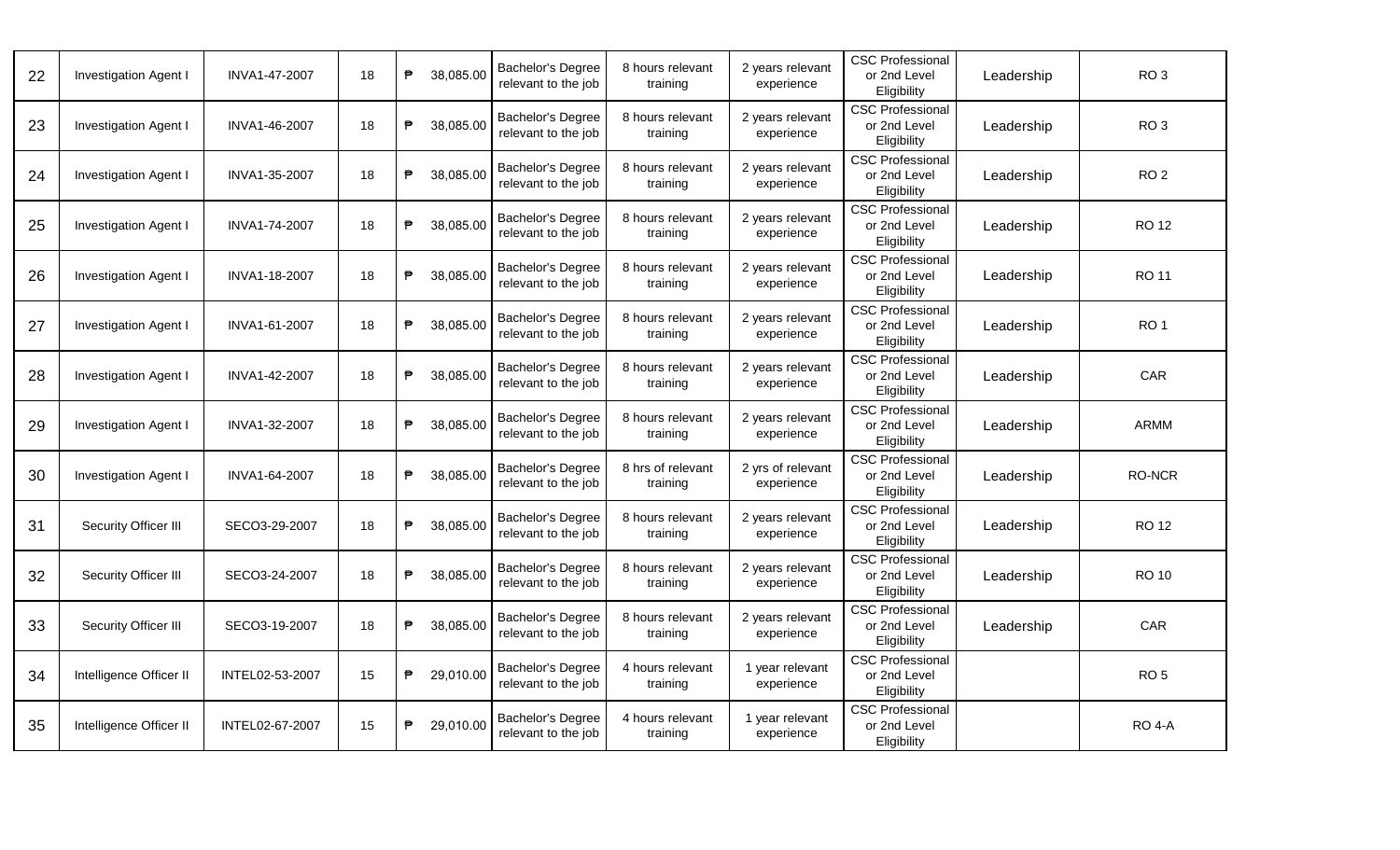| 36 | Intelligence Officer II                           | INTEL02-65-2007 | 15 | ₱. | 29,010.00 | <b>Bachelor's Degree</b><br>relevant to the job | 4 hours relevant<br>training  | 1 year relevant<br>experience  | <b>CSC Professional</b><br>or 2nd Level<br>Eligibility | <b>RO 4-A</b>   |
|----|---------------------------------------------------|-----------------|----|----|-----------|-------------------------------------------------|-------------------------------|--------------------------------|--------------------------------------------------------|-----------------|
| 37 | Intelligence Officer II                           | INTEL02-50-2007 | 15 | ₱  | 29,010.00 | <b>Bachelor's Degree</b><br>relevant to the job | 4 hours relevant<br>training  | 1 year relevant<br>experience  | <b>CSC Professional</b><br>or 2nd Level<br>Eligibility | RO <sub>2</sub> |
| 38 | Intelligence Officer II                           | INTEL02-87-2007 | 15 | ₱  | 29,010.00 | Bachelor's Degree<br>relevant to the job        | 4 hours relevant<br>training  | 1 year relevant<br>experience  | <b>CSC Professional</b><br>or 2nd Level<br>Eligibility | <b>RO 13</b>    |
| 39 | Intelligence Officer II                           | INTEL02-95-2007 | 15 | ₱  | 29,010.00 | <b>Bachelor's Degree</b><br>relevant to the job | 4 hours relevant<br>training  | 1 year relevant<br>experience  | <b>CSC Professional</b><br>or 2nd Level<br>Eligibility | RO <sub>1</sub> |
| 40 | Intelligence Officer II                           | INTEL02-37-2007 | 15 | ₱  | 29,010.00 | <b>Bachelor's Degree</b><br>relevant to the job | 4 hours relevant<br>training  | 1 year relevant<br>experience  | <b>CSC Professional</b><br>or 2nd Level<br>Eligibility | POS/SES         |
| 41 | Intelligence Officer II                           | INTEL02-26-2007 | 15 | ₱  | 29,010.00 | <b>Bachelor's Degree</b><br>relevant to the job | 4 hours relevant<br>training  | 1 year relevant<br>experience  | <b>CSC Professional</b><br>or 2nd Level<br>Eligibility | POS/SES         |
| 42 | Intelligence Officer II                           | INTEL02-20-2007 | 15 | ₱  | 29,010.00 | Bachelor's Degree<br>relevant to the job        | 4 hours relevant<br>training  | 1 year relevant<br>experience  | <b>CSC Professional</b><br>or 2nd Level<br>Eligibility | POS/SES         |
| 43 | Intelligence Officer II                           | INTEL02-96-2007 | 15 | ₱  | 29,010.00 | Bachelor's Degree<br>relevant to the job        | 4 hours relevant<br>training  | 1 year relevant<br>experience  | <b>CSC Professional</b><br>or 2nd Level<br>Eligibility | CAR             |
| 44 | Intelligence Officer II                           | INTEL02-55-2007 | 15 | ₱  | 29,010.00 | Bachelor's Degree<br>relevant to the job        | 4 hours relevant<br>training  | 1 year relevant<br>experience  | <b>CSC Professional</b><br>or 2nd Level<br>Eligibility | <b>CAR</b>      |
| 45 | Intelligence Officer II                           | INTEL02-52-2007 | 15 | ₱  | 29,010.00 | Bachelor's Degree<br>relevant to the job        | 4 hrs of relevant<br>training | 1 yr of relevant<br>experience | <b>CSC Professional</b><br>or 2nd Level<br>Eligibility | RO <sub>5</sub> |
| 46 | Intelligence Officer II                           | INTEL02-63-2007 | 15 | ₱  | 29,010.00 | <b>Bachelor's Degree</b><br>relevant to the job | 4 hrs of relevant<br>training | 1 yr of relevant<br>experience | <b>CSC Professional</b><br>or 2nd Level<br>Eligibility | <b>RO 11</b>    |
| 47 | Intelligence Officer II<br>(Intelligence Analyst) | INTEL02-72-2007 | 15 | ₱  | 29,010.00 | <b>Bachelor's Degree</b><br>relevant to the job | 4 hours relevant<br>training  | 1 year relevant<br>experience  | <b>CSC Professional</b><br>or 2nd Level<br>Eligibility | <b>IIS</b>      |
| 48 | Intelligence Officer II                           | INTEL02-70-2007 | 15 | ₱  | 29,010.00 | Bachelor's Degree<br>relevant to the job        | 4 hours relevant<br>training  | 1 year relevant<br>experience  | <b>CSC Professional</b><br>or 2nd Level<br>Eligibility | <b>IIS</b>      |
| 49 | Security Officer II                               | SECO2-74-2007   | 15 | ₱  | 29,010.00 | Bachelor's Degree<br>relevant to the job        | 4 hours relevant<br>training  | 1 year relevant<br>experience  | <b>CSC Professional</b><br>or 2nd Level<br>Eligibility | RO <sub>9</sub> |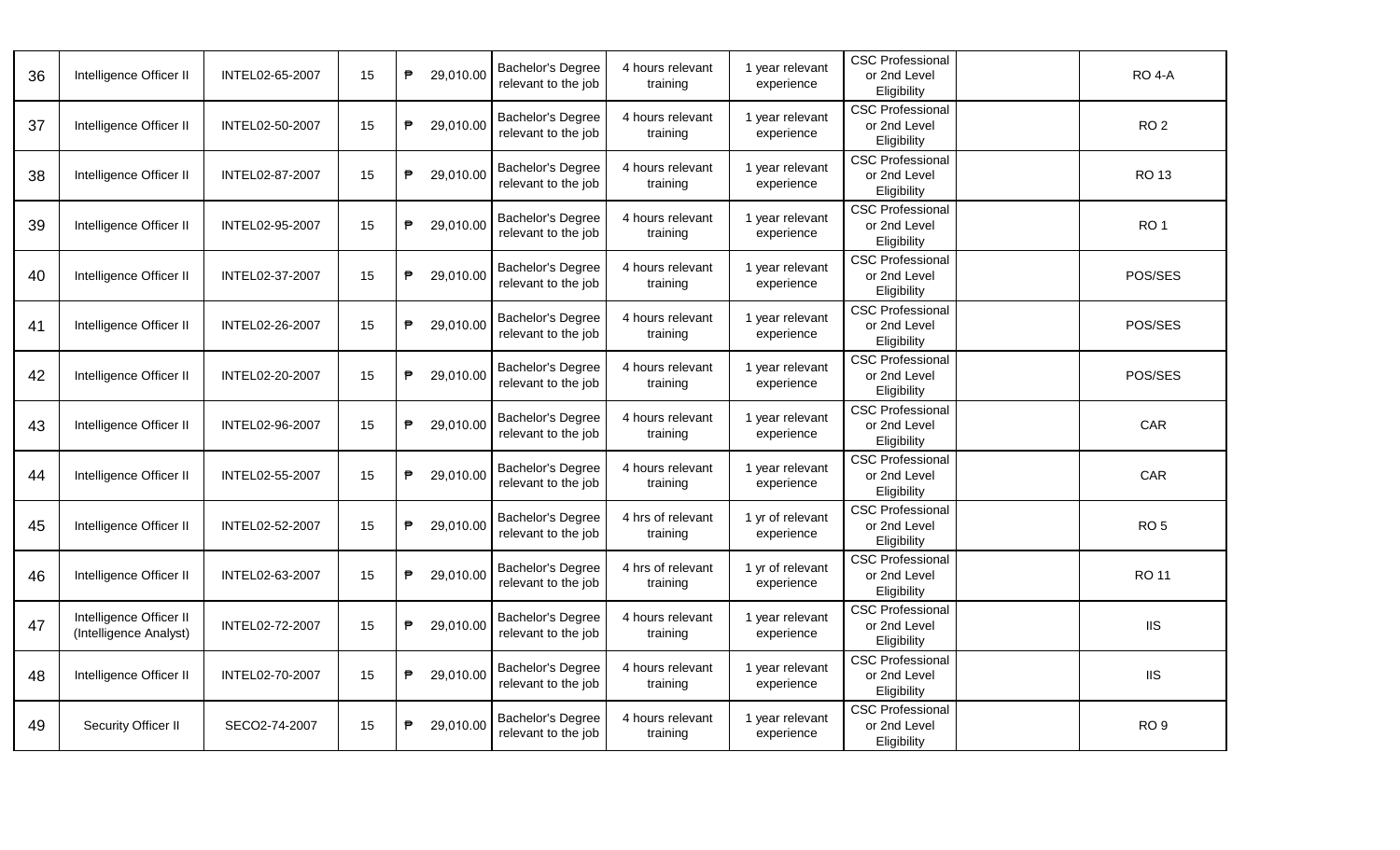| 50 | Security Officer II     | SECO2-78-2007    | 15 | ₱ | 29,010.00 | Bachelor's Degree<br>relevant to the job        | 4 hours relevant<br>training  | 1 year relevant<br>experience  | <b>CSC Professional</b><br>or 2nd Level<br>Eligibility | RO <sub>8</sub> |
|----|-------------------------|------------------|----|---|-----------|-------------------------------------------------|-------------------------------|--------------------------------|--------------------------------------------------------|-----------------|
| 51 | Security Officer II     | SECO2-46-2007    | 15 | ₱ | 29,010.00 | Bachelor's Degree<br>relevant to the job        | 4 hours relevant<br>training  | 1 year relevant<br>experience  | <b>CSC Professional</b><br>or 2nd Level<br>Eligibility | RO <sub>6</sub> |
| 52 | Security Officer II     | SECO2-53-2007    | 15 | ₱ | 29,010.00 | Bachelor's Degree<br>relevant to the job        | 4 hours relevant<br>training  | 1 year relevant<br>experience  | <b>CSC Professional</b><br>or 2nd Level<br>Eligibility | RO <sub>2</sub> |
| 53 | Security Officer II     | SECO2-56-2007    | 15 | ₱ | 29,010.00 | <b>Bachelor's Degree</b><br>relevant to the job | 4 hours relevant<br>training  | 1 year relevant<br>experience  | <b>CSC Professional</b><br>or 2nd Level<br>Eligibility | CAR             |
| 54 | Special Investigator II | SPI2-33-2007     | 15 | ₱ | 29,010.00 | <b>Bachelor's Degree</b><br>relevant to the job | 4 hours relevant<br>training  | 1 year relevant<br>experience  | <b>CSC Professional</b><br>or 2nd Level<br>Eligibility | RO <sub>5</sub> |
| 55 | Special Investigator II | SPI2-35-2007     | 15 | ₱ | 29,010.00 | <b>Bachelor's Degree</b><br>relevant to the job | 4 hours relevant<br>training  | 1 year relevant<br>experience  | <b>CSC Professional</b><br>or 2nd Level<br>Eligibility | <b>RO 4-A</b>   |
| 56 | Special Investigator II | SPI2-47-2007     | 15 | ₱ | 29,010.00 | Bachelor's Degree<br>relevant to the job        | 4 hours relevant<br>training  | 1 year relevant<br>experience  | <b>CSC Professional</b><br>or 2nd Level<br>Eligibility | <b>RO 13</b>    |
| 57 | Special Investigator II | SPI2-46-2007     | 15 | ₱ | 29,010.00 | Bachelor's Degree<br>relevant to the job        | 4 hours relevant<br>training  | 1 year relevant<br>experience  | <b>CSC Professional</b><br>or 2nd Level<br>Eligibility | <b>RO 13</b>    |
| 58 | Special Investigator II | SPI2-26-2007     | 15 | ₱ | 29,010.00 | Bachelor's Degree<br>relevant to the job        | 4 hours relevant<br>training  | 1 year relevant<br>experience  | <b>CSC Professional</b><br>or 2nd Level<br>Eligibility | CAR             |
| 59 | Special Investigator II | SPI2-38-2007     | 15 | ₱ | 29,010.00 | Bachelor's Degree<br>relevant to the job        | 4 hrs of relevant<br>training | 1 yr of relevant<br>experience | <b>CSC Professional</b><br>or 2nd Level<br>Eligibility | <b>IAS</b>      |
| 60 | Special Investigator II | SPI2-50-2007     | 15 | ₱ | 29,010.00 | <b>Bachelor's Degree</b><br>relevant to the job | 4 hrs of relevant<br>training | 1 yr of relevant<br>experience | <b>CSC Professional</b><br>or 2nd Level<br>Eligibility | RO <sub>1</sub> |
| 61 | Intelligence Officer I  | INTEL01-385-2007 | 11 | ₱ | 20,179.00 | <b>Bachelor's Degree</b><br>relevant to the job | Non Required                  | Non Required                   | <b>CSC Professional</b><br>or 2nd Level<br>Eligibility | RO-NCR          |
| 62 | Intelligence Officer I  | INTEL01-395-2007 | 11 | ₱ | 20,179.00 | Bachelor's Degree<br>relevant to the job        | Non Required                  | Non Required                   | <b>CSC Professional</b><br>or 2nd Level<br>Eligibility | <b>RO-NCR</b>   |
| 63 | Intelligence Officer I  | INTEL01-443-2007 | 11 | ₱ | 20,179.00 | Bachelor's Degree<br>relevant to the job        | Non Required                  | Non Required                   | <b>CSC Professional</b><br>or 2nd Level<br>Eligibility | RO <sub>9</sub> |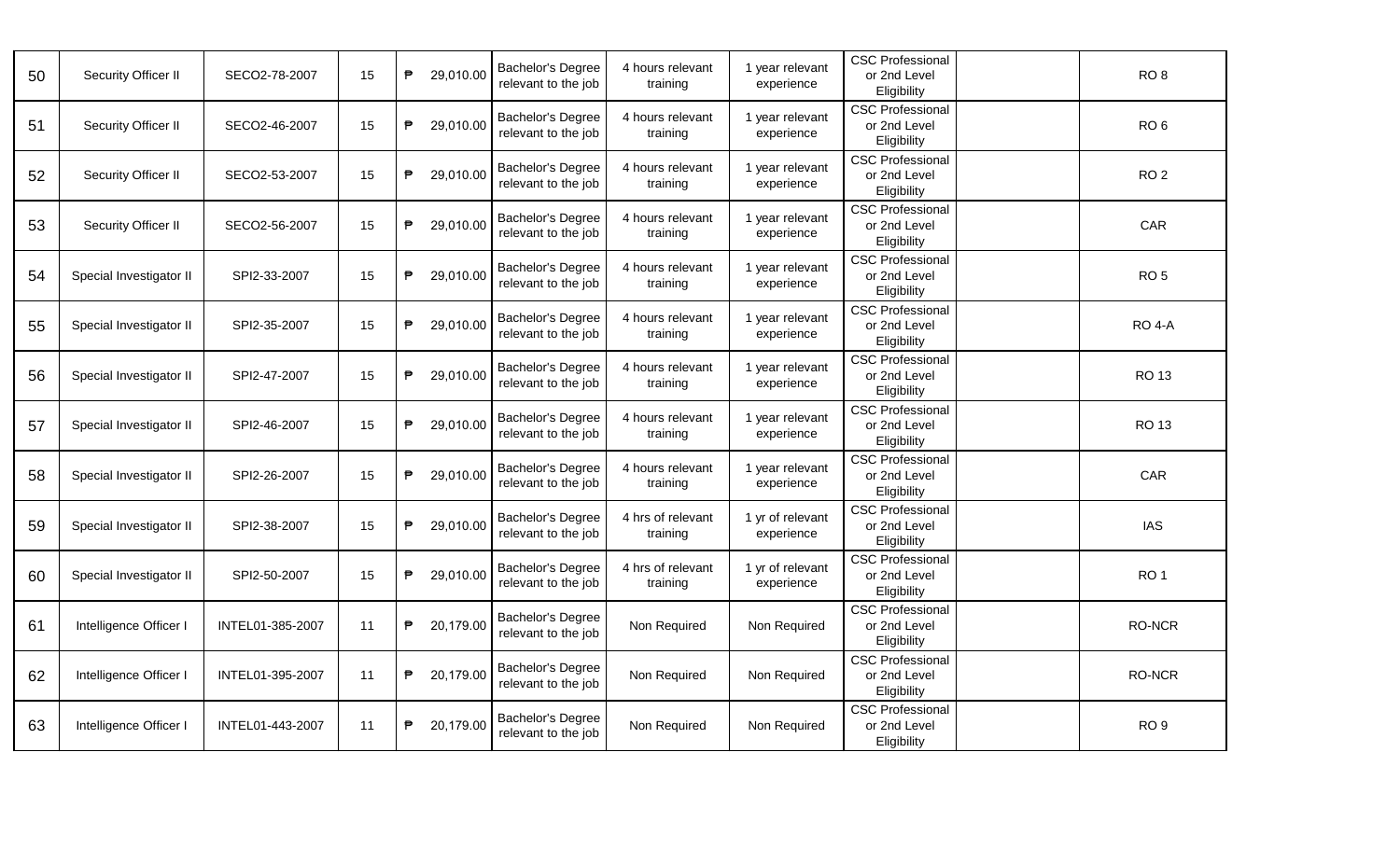| 64 | Intelligence Officer I | INTEL01-444-2007 | 11 | ₱ | 20,179.00 | Bachelor's Degree<br>relevant to the job        | Non Required | Non Required | <b>CSC Professional</b><br>or 2nd Level<br>Eligibility | RO <sub>9</sub> |
|----|------------------------|------------------|----|---|-----------|-------------------------------------------------|--------------|--------------|--------------------------------------------------------|-----------------|
| 65 | Intelligence Officer I | INTEL01-315-2007 | 11 | ₱ | 20,179.00 | Bachelor's Degree<br>relevant to the job        | Non Required | Non Required | <b>CSC Professional</b><br>or 2nd Level<br>Eligibility | RO <sub>9</sub> |
| 66 | Intelligence Officer I | INTEL01-511-2007 | 11 | ₱ | 20,179.00 | <b>Bachelor's Degree</b><br>relevant to the job | Non Required | Non Required | <b>CSC Professional</b><br>or 2nd Level<br>Eligibility | RO <sub>8</sub> |
| 67 | Intelligence Officer I | INTEL01-276-2007 | 11 | ₱ | 20,179.00 | Bachelor's Degree<br>relevant to the job        | Non Required | Non Required | <b>CSC Professional</b><br>or 2nd Level<br>Eligibility | RO <sub>8</sub> |
| 68 | Intelligence Officer I | INTEL01-514-2007 | 11 | ₱ | 20,179.00 | Bachelor's Degree<br>relevant to the job        | Non Required | Non Required | <b>CSC Professional</b><br>or 2nd Level<br>Eligibility | RO <sub>8</sub> |
| 69 | Intelligence Officer I | INTEL01-277-2007 | 11 | ₱ | 20,179.00 | Bachelor's Degree<br>relevant to the job        | Non Required | Non Required | <b>CSC Professional</b><br>or 2nd Level<br>Eligibility | RO <sub>8</sub> |
| 70 | Intelligence Officer I | INTEL01-476-2007 | 11 | ₱ | 20,179.00 | Bachelor's Degree<br>relevant to the job        | Non Required | Non Required | <b>CSC Professional</b><br>or 2nd Level<br>Eligibility | RO <sub>7</sub> |
| 71 | Intelligence Officer I | INTEL01-431-2007 | 11 | ₱ | 20,179.00 | Bachelor's Degree<br>relevant to the job        | Non Required | Non Required | <b>CSC Professional</b><br>or 2nd Level<br>Eligibility | RO <sub>7</sub> |
| 72 | Intelligence Officer I | INTEL01-31-2007  | 11 | ₱ | 20,179.00 | Bachelor's Degree<br>relevant to the job        | Non Required | Non Required | <b>CSC Professional</b><br>or 2nd Level<br>Eligibility | RO <sub>6</sub> |
| 73 | Intelligence Officer I | INTEL01-35-2007  | 11 | ₱ | 20,179.00 | Bachelor's Degree<br>relevant to the job        | Non Required | Non Required | <b>CSC Professional</b><br>or 2nd Level<br>Eligibility | RO <sub>6</sub> |
| 74 | Intelligence Officer I | INTEL01-38-2007  | 11 | ₱ | 20,179.00 | Bachelor's Degree<br>relevant to the job        | Non Required | Non Required | <b>CSC Professional</b><br>or 2nd Level<br>Eligibility | RO <sub>6</sub> |
| 75 | Intelligence Officer I | INTEL01-216-2007 | 11 | ₱ | 20,179.00 | Bachelor's Degree<br>relevant to the job        | Non Required | Non Required | <b>CSC Professional</b><br>or 2nd Level<br>Eligibility | RO <sub>5</sub> |
| 76 | Intelligence Officer I | INTEL01-201-2007 | 11 | ₱ | 20,179.00 | Bachelor's Degree<br>relevant to the job        | Non Required | Non Required | <b>CSC Professional</b><br>or 2nd Level<br>Eligibility | RO <sub>5</sub> |
| 77 | Intelligence Officer I | INTEL01-206-2007 | 11 | ₱ | 20,179.00 | Bachelor's Degree<br>relevant to the job        | Non Required | Non Required | <b>CSC Professional</b><br>or 2nd Level<br>Eligibility | RO <sub>5</sub> |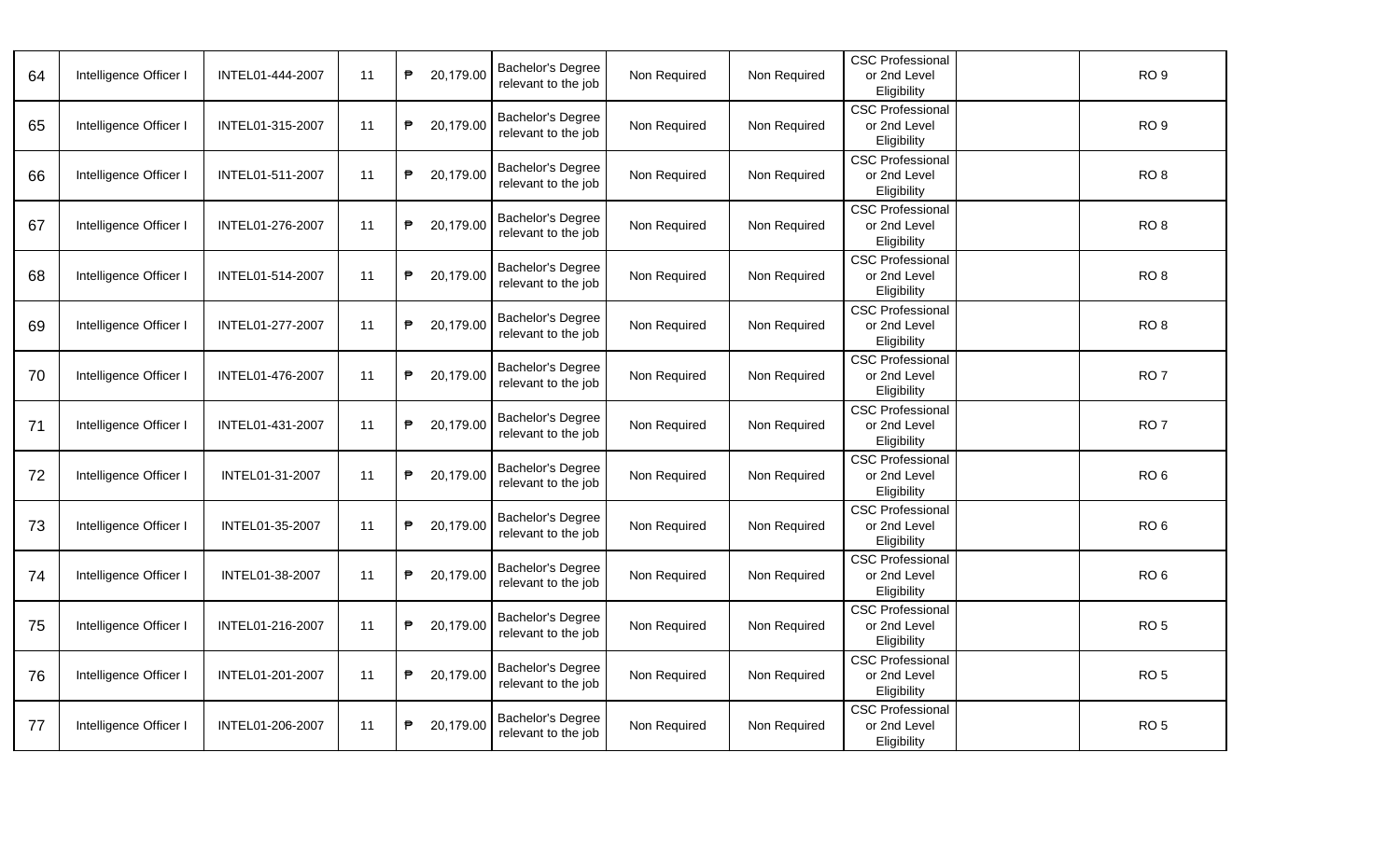| 78 | Intelligence Officer I | INTEL01-209-2007 | 11 | ₱ | 20,179.00 | Bachelor's Degree<br>relevant to the job | Non Required | Non Required | <b>CSC Professional</b><br>or 2nd Level<br>Eligibility | RO <sub>5</sub> |
|----|------------------------|------------------|----|---|-----------|------------------------------------------|--------------|--------------|--------------------------------------------------------|-----------------|
| 79 | Intelligence Officer I | INTEL01-204-2007 | 11 | ₱ | 20,179.00 | Bachelor's Degree<br>relevant to the job | Non Required | Non Required | <b>CSC Professional</b><br>or 2nd Level<br>Eligibility | RO <sub>5</sub> |
| 80 | Intelligence Officer I | INTEL01-266-2007 | 11 | ₱ | 20,179.00 | Bachelor's Degree<br>relevant to the job | Non Required | Non Required | <b>CSC Professional</b><br>or 2nd Level<br>Eligibility | <b>RO 4-A</b>   |
| 81 | Intelligence Officer I | INTEL01-263-2007 | 11 | ₱ | 20,179.00 | Bachelor's Degree<br>relevant to the job | Non Required | Non Required | <b>CSC Professional</b><br>or 2nd Level<br>Eligibility | <b>RO 4-A</b>   |
| 82 | Intelligence Officer I | INTEL01-264-2007 | 11 | ₱ | 20,179.00 | Bachelor's Degree<br>relevant to the job | Non Required | Non Required | <b>CSC Professional</b><br>or 2nd Level<br>Eligibility | <b>RO 4-A</b>   |
| 83 | Intelligence Officer I | INTEL01-177-2007 | 11 | ₱ | 20,179.00 | Bachelor's Degree<br>relevant to the job | Non Required | Non Required | <b>CSC Professional</b><br>or 2nd Level<br>Eligibility | RO <sub>3</sub> |
| 84 | Intelligence Officer I | INTEL01-186-2007 | 11 | ₱ | 20,179.00 | Bachelor's Degree<br>relevant to the job | Non Required | Non Required | <b>CSC Professional</b><br>or 2nd Level<br>Eligibility | RO <sub>3</sub> |
| 85 | Intelligence Officer I | INTEL01-141-2007 | 11 | ₱ | 20,179.00 | Bachelor's Degree<br>relevant to the job | Non Required | Non Required | <b>CSC Professional</b><br>or 2nd Level<br>Eligibility | RO <sub>2</sub> |
| 86 | Intelligence Officer I | INTEL01-281-2007 | 11 | ₱ | 20,179.00 | Bachelor's Degree<br>relevant to the job | Non Required | Non Required | <b>CSC Professional</b><br>or 2nd Level<br>Eligibility | <b>RO 13</b>    |
| 87 | Intelligence Officer I | INTEL01-289-2007 | 11 | ₱ | 20,179.00 | Bachelor's Degree<br>relevant to the job | Non Required | Non Required | <b>CSC Professional</b><br>or 2nd Level<br>Eligibility | <b>RO 13</b>    |
| 88 | Intelligence Officer I | INTEL01-500-2007 | 11 | ₱ | 20,179.00 | Bachelor's Degree<br>relevant to the job | Non Required | Non Required | <b>CSC Professional</b><br>or 2nd Level<br>Eligibility | <b>RO 12</b>    |
| 89 | Intelligence Officer I | INTEL01-460-2007 | 11 | ₱ | 20,179.00 | Bachelor's Degree<br>relevant to the job | Non Required | Non Required | <b>CSC Professional</b><br>or 2nd Level<br>Eligibility | <b>RO 12</b>    |
| 90 | Intelligence Officer I | INTEL01-490-2007 | 11 | ₱ | 20,179.00 | Bachelor's Degree<br>relevant to the job | Non Required | Non Required | <b>CSC Professional</b><br>or 2nd Level<br>Eligibility | <b>RO 12</b>    |
| 91 | Intelligence Officer I | INTEL01-17-2007  | 11 | ₱ | 20,179.00 | Bachelor's Degree<br>relevant to the job | Non Required | Non Required | <b>CSC Professional</b><br>or 2nd Level<br>Eligibility | <b>RO 11</b>    |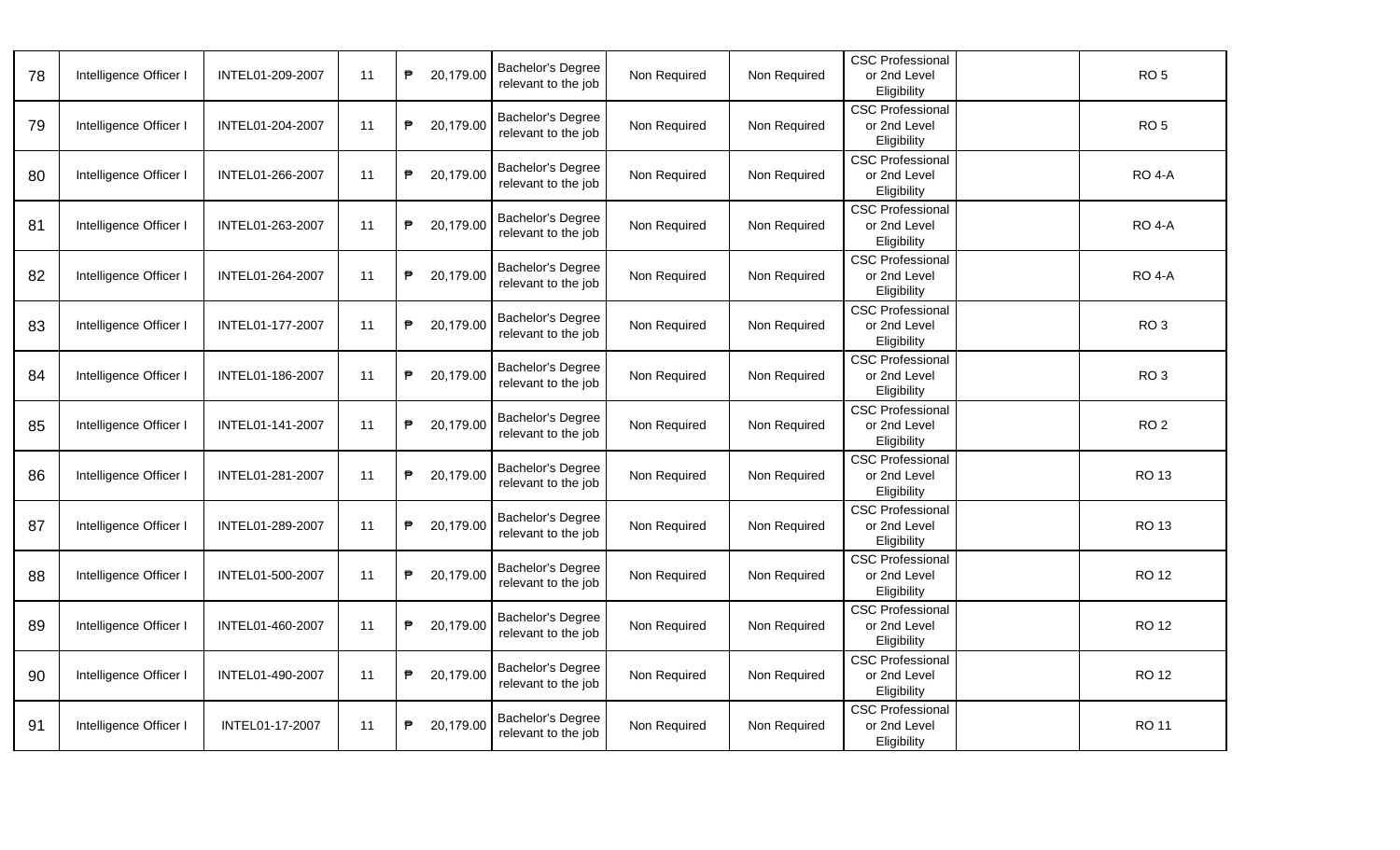| 92  | Intelligence Officer I | INTEL01-20-2007  | 11 | ₱ | 20,179.00 | Bachelor's Degree<br>relevant to the job        | Non Required | Non Required | <b>CSC Professional</b><br>or 2nd Level<br>Eligibility | <b>RO 11</b>    |
|-----|------------------------|------------------|----|---|-----------|-------------------------------------------------|--------------|--------------|--------------------------------------------------------|-----------------|
| 93  | Intelligence Officer I | INTEL01-21-2007  | 11 | ₱ | 20,179.00 | <b>Bachelor's Degree</b><br>relevant to the job | Non Required | Non Required | <b>CSC Professional</b><br>or 2nd Level<br>Eligibility | <b>RO 11</b>    |
| 94  | Intelligence Officer I | INTEL01-237-2007 | 11 | ₱ | 20,179.00 | Bachelor's Degree<br>relevant to the job        | Non Required | Non Required | <b>CSC Professional</b><br>or 2nd Level<br>Eligibility | <b>RO 11</b>    |
| 95  | Intelligence Officer I | INTEL01-47-2007  | 11 | ₱ | 20,179.00 | Bachelor's Degree<br>relevant to the job        | Non Required | Non Required | <b>CSC Professional</b><br>or 2nd Level<br>Eligibility | <b>RO 11</b>    |
| 96  | Intelligence Officer I | INTEL01-28-2007  | 11 | ₱ | 20,179.00 | <b>Bachelor's Degree</b><br>relevant to the job | Non Required | Non Required | <b>CSC Professional</b><br>or 2nd Level<br>Eligibility | <b>RO 11</b>    |
| 97  | Intelligence Officer I | INTEL01-242-2007 | 11 | ₱ | 20,179.00 | Bachelor's Degree<br>relevant to the job        | Non Required | Non Required | <b>CSC Professional</b><br>or 2nd Level<br>Eligibility | <b>RO 11</b>    |
| 98  | Intelligence Officer I | INTEL01-321-2007 | 11 | ₱ | 20,179.00 | Bachelor's Degree<br>relevant to the job        | Non Required | Non Required | <b>CSC Professional</b><br>or 2nd Level<br>Eligibility | <b>RO 10</b>    |
| 99  | Intelligence Officer I | INTEL01-323-2007 | 11 | ₱ | 20,179.00 | <b>Bachelor's Degree</b><br>relevant to the job | Non Required | Non Required | <b>CSC Professional</b><br>or 2nd Level<br>Eligibility | <b>RO 10</b>    |
| 100 | Intelligence Officer I | INTEL01-353-2007 | 11 | ₱ | 20,179.00 | Bachelor's Degree<br>relevant to the job        | Non Required | Non Required | <b>CSC Professional</b><br>or 2nd Level<br>Eligibility | RO <sub>1</sub> |
| 101 | Intelligence Officer I | INTEL01-348-2007 | 11 | ₱ | 20,179.00 | Bachelor's Degree<br>relevant to the job        | Non Required | Non Required | <b>CSC Professional</b><br>or 2nd Level<br>Eligibility | RO <sub>1</sub> |
| 102 | Intelligence Officer I | INTEL01-361-2007 | 11 | ₱ | 20,179.00 | Bachelor's Degree<br>relevant to the job        | Non Required | Non Required | <b>CSC Professional</b><br>or 2nd Level<br>Eligibility | RO <sub>1</sub> |
| 103 | Intelligence Officer I | INTEL01-369-2007 | 11 | ₱ | 20,179.00 | Bachelor's Degree<br>relevant to the job        | Non Required | Non Required | <b>CSC Professional</b><br>or 2nd Level<br>Eligibility | RO <sub>1</sub> |
| 104 | Intelligence Officer I | INTEL01-63-2007  | 11 | ₱ | 20,179.00 | Bachelor's Degree<br>relevant to the job        | Non Required | Non Required | <b>CSC Professional</b><br>or 2nd Level<br>Eligibility | POS/K9          |
| 105 | Intelligence Officer I | INTEL01-377-2007 | 11 | ₱ | 20,179.00 | Bachelor's Degree<br>relevant to the job        | Non Required | Non Required | <b>CSC Professional</b><br>or 2nd Level<br>Eligibility | CAR             |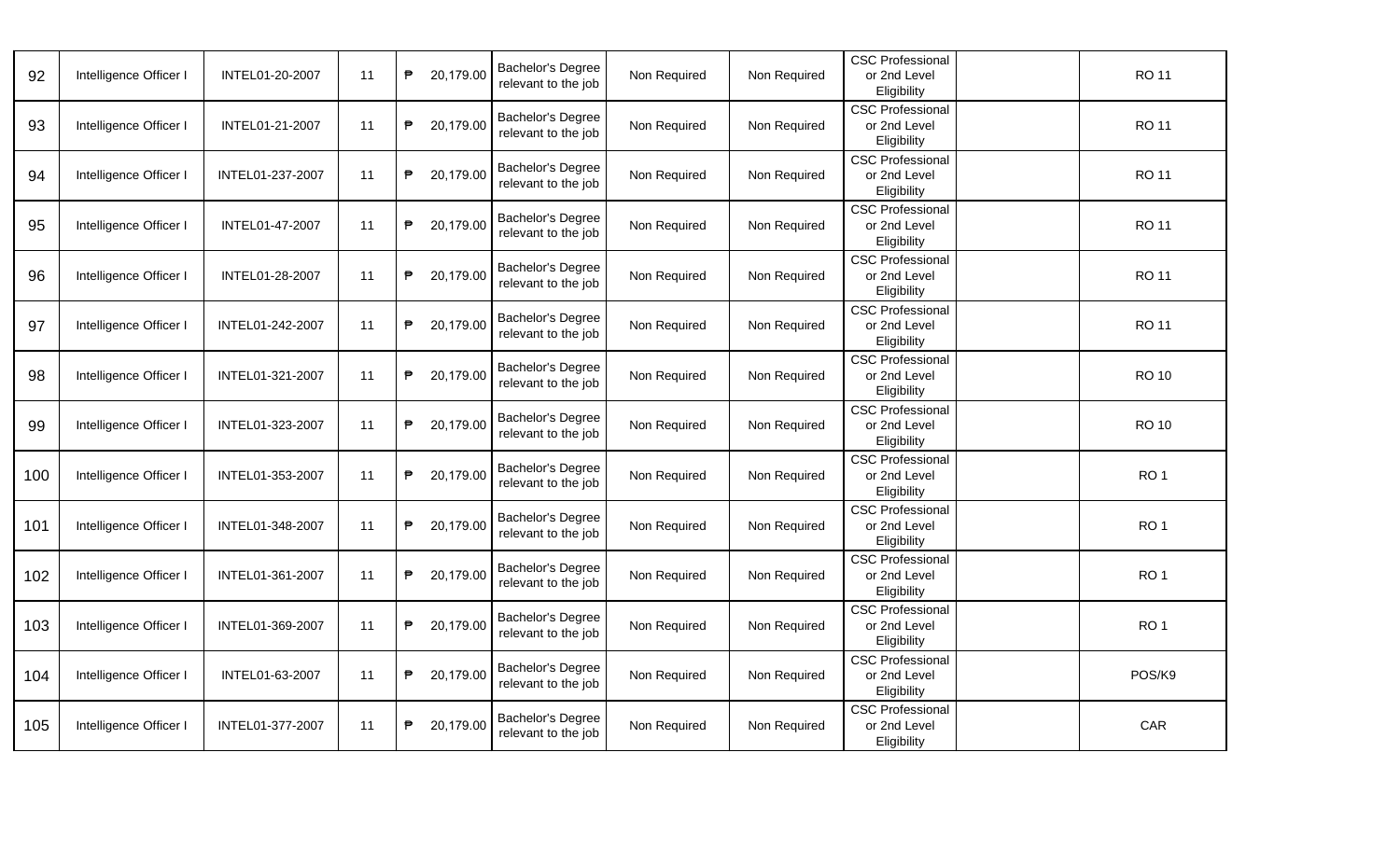| 106 | Intelligence Officer I | INTEL01-169-2007 | 11 | ₱ | 20,179.00 | Bachelor's Degree<br>relevant to the job        | Non Required | Non Required | <b>CSC Professional</b><br>or 2nd Level<br>Eligibility | CAR             |
|-----|------------------------|------------------|----|---|-----------|-------------------------------------------------|--------------|--------------|--------------------------------------------------------|-----------------|
| 107 | Intelligence Officer I | INTEL01-375-2007 | 11 | ₱ | 20,179.00 | Bachelor's Degree<br>relevant to the job        | Non Required | Non Required | <b>CSC Professional</b><br>or 2nd Level<br>Eligibility | CAR             |
| 108 | Intelligence Officer I | INTEL01-327-2007 | 11 | ₱ | 20,179.00 | Bachelor's Degree<br>relevant to the job        | Non Required | Non Required | <b>CSC Professional</b><br>or 2nd Level<br>Eligibility | <b>RO 10</b>    |
| 109 | Intelligence Officer I | INTEL01-324-2007 | 11 | ₱ | 20,179.00 | Bachelor's Degree<br>relevant to the job        | Non Required | Non Required | <b>CSC Professional</b><br>or 2nd Level<br>Eligibility | <b>RO 10</b>    |
| 110 | Intelligence Officer I | INTEL01-328-2007 | 11 | ₱ | 20,179.00 | <b>Bachelor's Degree</b><br>relevant to the job | Non Required | Non Required | <b>CSC Professional</b><br>or 2nd Level<br>Eligibility | <b>RO 10</b>    |
| 111 | Intelligence Officer I | INTEL01-292-2007 | 11 | ₱ | 20,179.00 | Bachelor's Degree<br>relevant to the job        | Non Required | Non Required | <b>CSC Professional</b><br>or 2nd Level<br>Eligibility | <b>RO 13</b>    |
| 112 | Intelligence Officer I | INTEL01-302-2007 | 11 | ₱ | 20,179.00 | Bachelor's Degree<br>relevant to the job        | Non Required | Non Required | <b>CSC Professional</b><br>or 2nd Level<br>Eligibility | <b>RO 13</b>    |
| 113 | Intelligence Officer I | INTEL01-146-2007 | 11 | ₱ | 20,179.00 | Bachelor's Degree<br>relevant to the job        | Non Required | Non Required | <b>CSC Professional</b><br>or 2nd Level<br>Eligibility | RO <sub>2</sub> |
| 114 | Intelligence Officer I | INTEL01-132-2007 | 11 | ₱ | 20,179.00 | Bachelor's Degree<br>relevant to the job        | Non Required | Non Required | <b>CSC Professional</b><br>or 2nd Level<br>Eligibility | <b>RO 4-B</b>   |
| 115 | Intelligence Officer I | INTEL01-214-2007 | 11 | ₱ | 20,179.00 | Bachelor's Degree<br>relevant to the job        | Non Required | Non Required | <b>CSC Professional</b><br>or 2nd Level<br>Eligibility | RO <sub>5</sub> |
| 116 | Intelligence Officer I | INTEL01-223-2007 | 11 | ₱ | 20,179.00 | Bachelor's Degree<br>relevant to the job        | Non Required | Non Required | <b>CSC Professional</b><br>or 2nd Level<br>Eligibility | RO <sub>6</sub> |
| 117 | Intelligence Officer I | INTEL01-52-2007  | 11 | ₱ | 20,179.00 | Bachelor's Degree<br>relevant to the job        | Non Required | Non Required | <b>CSC Professional</b><br>or 2nd Level<br>Eligibility | RO <sub>6</sub> |
| 118 | Intelligence Officer I | INTEL01-423-2007 | 11 | ₱ | 20,179.00 | Bachelor's Degree<br>relevant to the job        | Non Required | Non Required | <b>CSC Professional</b><br>or 2nd Level<br>Eligibility | RO <sub>7</sub> |
| 119 | Intelligence Officer I | INTEL01-512-2007 | 11 | ₱ | 20,179.00 | Bachelor's Degree<br>relevant to the job        | Non Required | Non Required | <b>CSC Professional</b><br>or 2nd Level<br>Eligibility | RO <sub>8</sub> |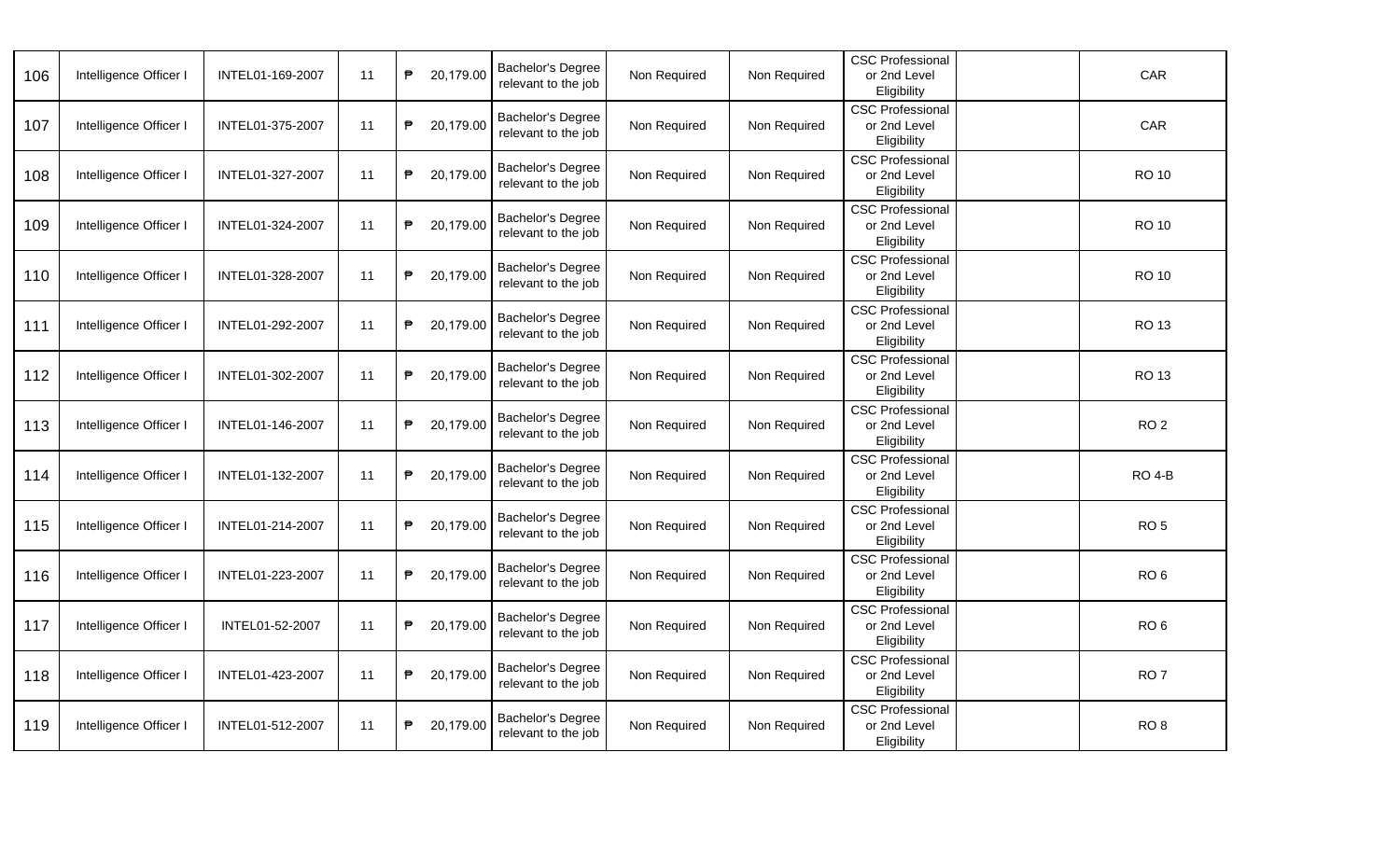| 120 | Intelligence Officer I          | INTEL01-440-2007 | 11 | ₱<br>20,179.00 | Bachelor's Degree<br>relevant to the job        | Non Required                  | Non Required                    | <b>CSC Professional</b><br>or 2nd Level<br>Eligibility | RO <sub>9</sub> |
|-----|---------------------------------|------------------|----|----------------|-------------------------------------------------|-------------------------------|---------------------------------|--------------------------------------------------------|-----------------|
| 121 | Security Officer I              | SECO1-17-2007    | 11 | ₱<br>20,179.00 | Bachelor's Degree<br>relevant to the job        | Non Required                  | Non Required                    | <b>CSC Professional</b><br>or 2nd Level<br>Eligibility | <b>DDGO</b>     |
| 122 | Intelligence Officer I          | INTEL01-188-2007 | 11 | ₱<br>20,179.00 | <b>Bachelor's Degree</b><br>relevant to the job | Non Required                  | Non Required                    | <b>CSC Professional</b><br>or 2nd Level<br>Eligibility | RO <sub>3</sub> |
| 123 | Intelligence Officer I          | INTEL01-193-2007 | 11 | ₱<br>20,179.00 | Bachelor's Degree<br>relevant to the job        | Non Required                  | Non Required                    | <b>CSC Professional</b><br>or 2nd Level<br>Eligibility | RO <sub>3</sub> |
| 124 | Intelligence Officer I          | INTEL01-327-2007 | 11 | ₱<br>20,179.00 | Bachelor's Degree<br>relevant to the job        | Non Required                  | Non Required                    | <b>CSC Professional</b><br>or 2nd Level<br>Eligibility | <b>RO 10</b>    |
| 125 | Intelligence Officer I          | INTEL01-324-2007 | 11 | ₱<br>20,179.00 | Bachelor's Degree<br>relevant to the job        | Non Required                  | Non Required                    | <b>CSC Professional</b><br>or 2nd Level<br>Eligibility | <b>RO 10</b>    |
| 126 | Intelligence Officer I          | INTEL01-251-2007 | 11 | ₱<br>20,179.00 | Bachelor's Degree<br>relevant to the job        | Non Required                  | Non Required                    | <b>CSC Professional</b><br>or 2nd Level<br>Eligibility | <b>RO 4-A</b>   |
| 127 | Intelligence Officer I          | INTEL01-153-2007 | 11 | 20,179.00<br>₱ | Bachelor's Degree<br>relevant to the job        | Non Required                  | Non Required                    | <b>CSC Professional</b><br>or 2nd Level<br>Eligibility | RO <sub>5</sub> |
| 128 | Intelligence Officer I          | INTEL01-520-2007 | 11 | ₱<br>20,179.00 | Bachelor's Degree<br>relevant to the job        | Non Required                  | Non Required                    | <b>CSC Professional</b><br>or 2nd Level<br>Eligibility | RO <sub>8</sub> |
| 129 | Intelligence Officer I          | INTEL01-418-2007 | 11 | ₱<br>20,179.00 | Bachelor's Degree<br>relevant to the job        | Non Required                  | Non Required                    | CSC Professional<br>or 2nd Level<br>Eligibility        | RO-NCR          |
| 130 | Intelligence Officer I          | INTEL01-391-2007 | 11 | ₱<br>20,179.00 | Bachelor's Degree<br>relevant to the job        | Non Required                  | Non Required                    | <b>CSC Professional</b><br>or 2nd Level<br>Eligibility | RO-NCR          |
| 131 | Intelligence Officer I          | INTEL01-85-2007  | 11 | ₱<br>20,179.00 | Bachelor's Degree<br>relevant to the job        | Non Required                  | Non Required                    | <b>CSC Professional</b><br>or 2nd Level<br>Eligibility | <b>ARMM</b>     |
| 132 | Attorney III                    | ATY3-12-2016     | 21 | ₱ 630,648.00   | Bachelor of Laws                                | 1 year relevant<br>experience | 4 hours of relevant<br>training | RA 1080                                                | RO <sub>6</sub> |
| 133 | <b>Computer Programmer</b><br>Ш | COMPRO3-244-2007 | 18 | ₱<br>38,085.00 | Bachelor's Degree<br>relevant to the job        | 8 hours relevant<br>training  | 2 years relevant<br>experience  | <b>CSC Professional</b><br>or 2nd Level<br>Eligibility | POS             |